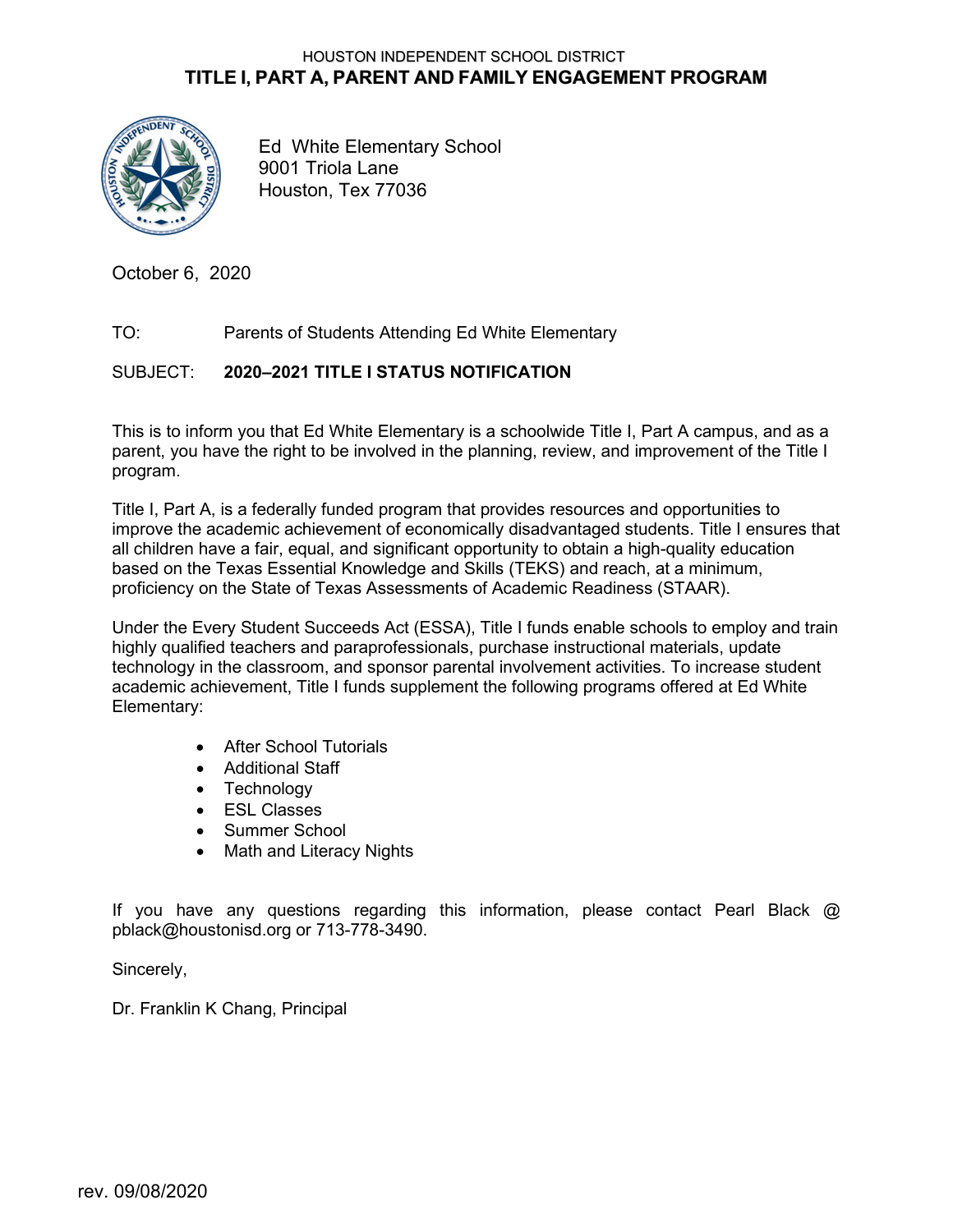## DISTRITO ESCOLAR INDEPENDIENTE DE HOUSTON **PROGRAMA DE PARTICIPACIÓN DE PADRES TÍTULO I, PARTE A**



Ed White Elementary 9001 Triola Ln. Houston, Texas 77036

October 1, 2020

### PARA: Padres de alumnos de la escuela Ed White Elementary

#### ASUNTO: **AVISO DE ESTATUS DE TÍTULO I PARA EL CICLO ESCOLAR 2020–2021**

Por la presente les informamos que la Escuela Ed White Elementary es un centro de enseñanza beneficiario del programa de Título I, Parte A. En calidad de padres, ustedes tienen el derecho de participar en la planificación, revisión y mejoramiento de nuestro programa de Título I.

Título I, Parte A, es un programa financiado por el gobierno federal que provee recursos y oportunidades para mejorar el rendimiento académico de los estudiantes desfavorecidos económicamente. El objetivo del programa es lograr que todos los estudiantes tengan una oportunidad equitativa, imparcial y significativa de recibir una educación de alta calidad con base en el programa de Conocimientos y Habilidades Esenciales de Texas (TEKS), y de alcanzar, como mínimo, un nivel satisfactorio en las Evaluaciones de la Preparación Académica del Estado de Texas, (STAAR).

Bajo la ley federal "Todos los Estudiantes Triunfan" (ESSA), los fondos de Título I permiten a las escuelas contratar y capacitar maestros y personal auxiliar altamente calificados, adquirir materiales de enseñanza, actualizar el equipo tecnológico de los salones de clases y ofrecer actividades que fomenten la participación de los padres. Con el fin de mejorar el rendimiento académico de los estudiantes, los fondos de Título I suplementarán los siguientes programas ofrecidos en la Escuela Ed White Elementary:

- Tutorias despues de la escuela
- Personal adicional
- Tecnologia
- Clases de Ingles
- Escuela de Verano
- Noches de Matematicas y Lectura

Si tienen alguna pregunta, por favor pónganse en contacto con Pearl Black al (713) 778 - 3490 o pblack@houstonisd.org.

Atentamente,

Dr. Franklin Chang, director